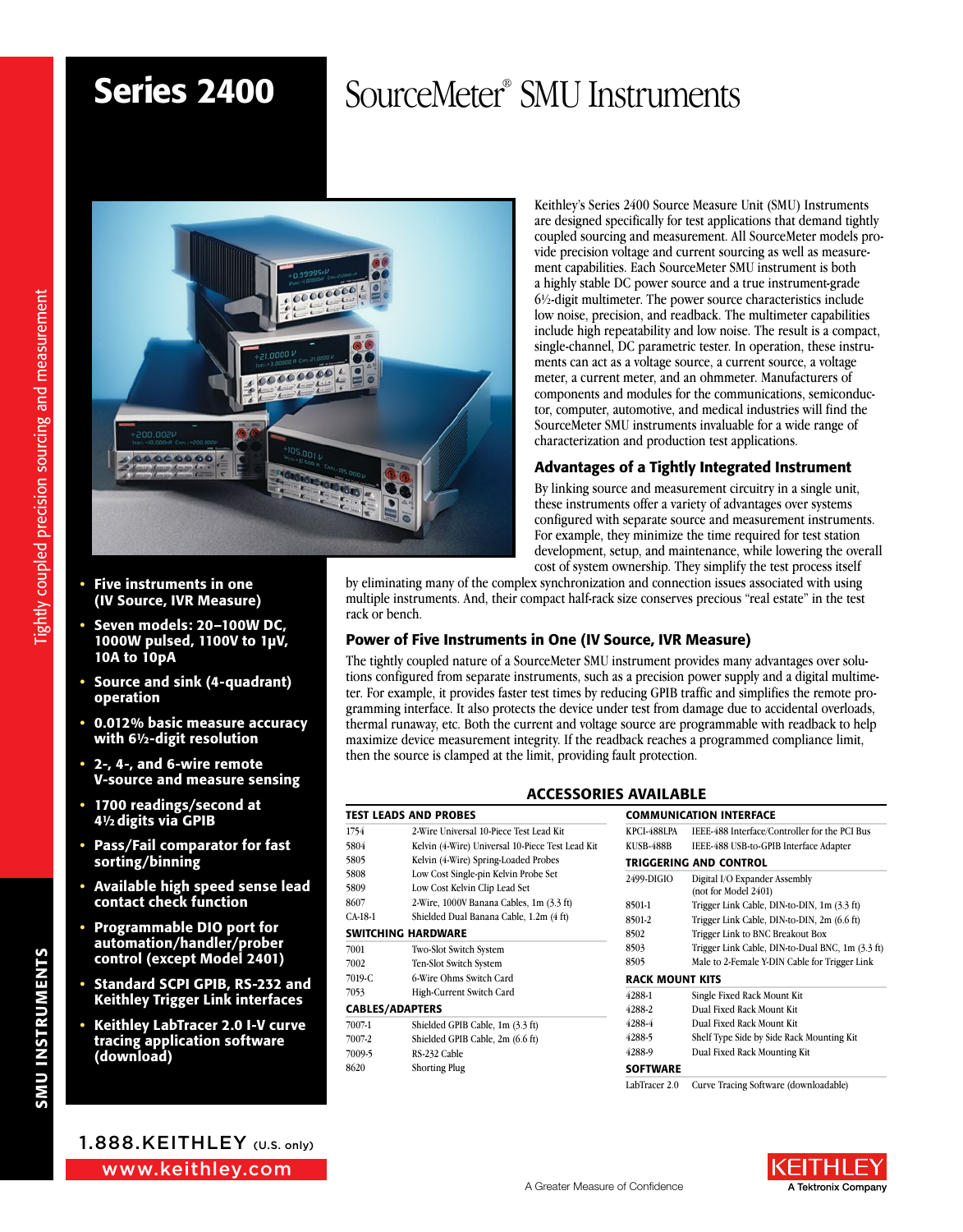# Series 2400

## Ordering Information

- 2400 200V, 1A, 20W SourceMeter SMU Instrument
- 2400-C 200V, 1A, 20W SourceMeter SMU Instrument with Contact Check
- 2401 20V, 1A, 20W SourceMeter SMU Instrument
- 2410 1100V, 1A, 20W SourceMeter SMU Instrument
- 2410-C 1100V, 1A, 20W SourceMeter SMU Instrument with Contact **Check**
- 2420 60V, 3A, 60W SourceMeter SMU Instrument
- 2420-C 60V, 3A, 60W SourceMeter SMU Instrument with Contact Check
- 2425 100V, 3A, 100W SourceMeter SMU Instrument
- 2425-C 100V, 3A, 100W SourceMeter SMU Instrument with Contact Check
- 2430 100V, 10A, 1000W Pulse Mode SourceMeter SMU Instrument
- 2430-C 100V, 10A, 1000W Pulse Mode SourceMeter SMU Instrument with Contact Check
- 2440 40V, 5A, 50W SourceMeter SMU Instrument
- 2440-C 40V, 5A, 50W SourceMeter SMU Instrument with Contact Check

### Accessories Supplied

Model 8605 Test Leads LabVIEW Software Driver (downloadable)

LabTracer Software (downloadable)

# 1.888.KEITHLEY (U.S. only)

www.keithley.com

# SourceMeter® SMU Instruments

## I-V Characteristics

All SourceMeter SMU instruments provide four-quadrant operation. In the first and third quadrants they operate as a source, delivering power to a load. In the second and fourth quadrants they operate as a sink, dissipating power internally. Voltage, current, and resistance can be measured during source or sink operation.





Source I–Measure V, I, or  $\Omega$  configuration Source V–Measure I, V, or  $\Omega$  configuration





(EITHLF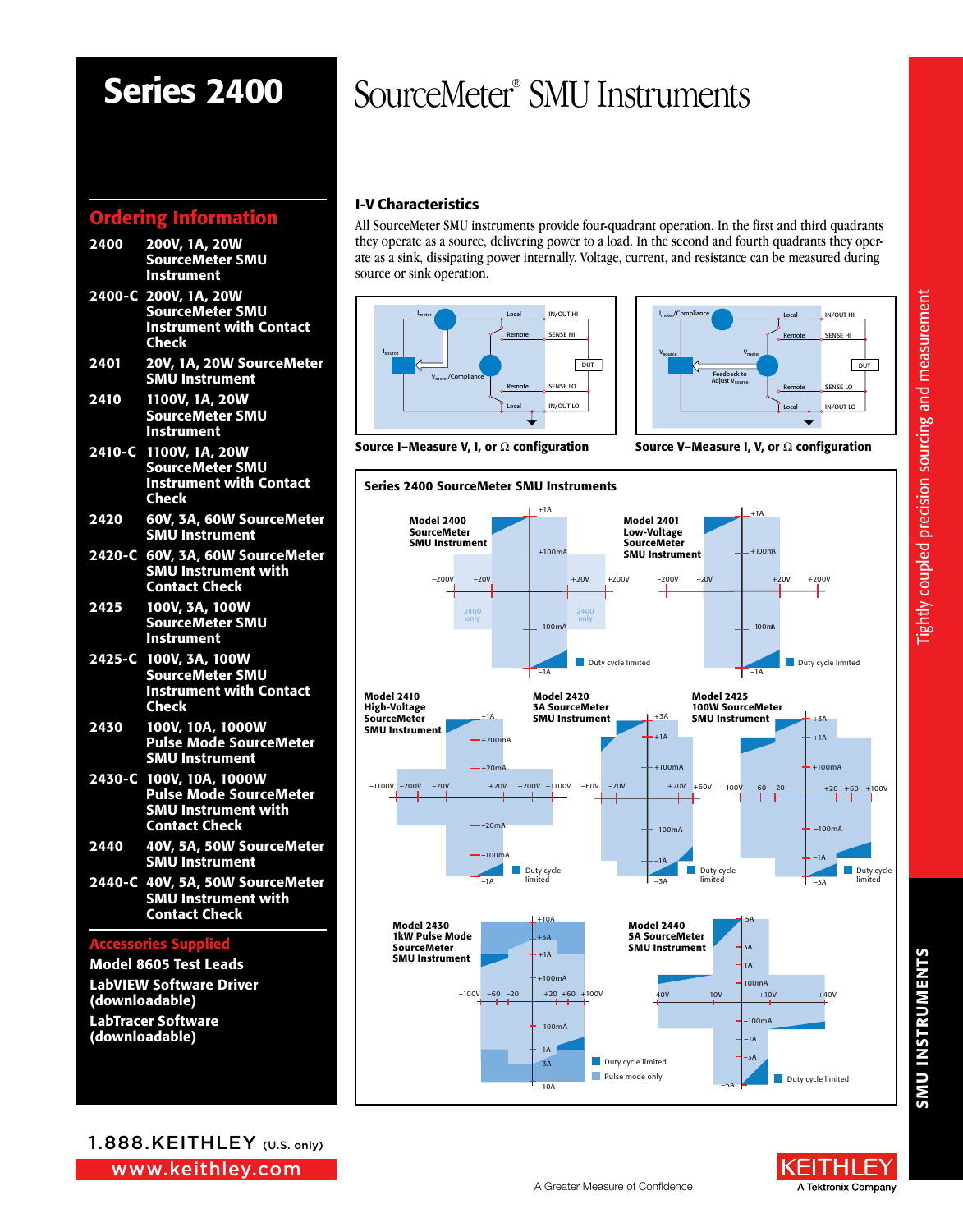### Automation for Speed

A SourceMeter SMU instrument streamlines production testing. It sources voltage or current while making measurements without needing to change connections. It is designed for reliable operation in non-stop production environments. To provide the throughput demanded by production applications, the SourceMeter SMU instrument offers many built-in features that allow it to run complex test sequences without computer control or GPIB communications slowing things down.

### Standard and Custom Sweeps

Sweep solutions greatly accelerate testing with automation hooks. Three basic sweep waveforms are provided that can be programmed for singleevent or continuous operation. They are ideal for I/V, I/R, V/I, and V/R characterization.

- Linear Staircase Sweep: Moves from the start level to the stop level in equal linear steps
- Logarithmic Staircase Sweep: Done on a log scale with a specified number of steps per decade
- Custom Sweep: Allows construction of special sweeps by specifying the number of measurement points and the source level at each point
- Up to 1700 readings/second at  $4\frac{1}{2}$  digits to the GPIB bus
- 5000 readings can be stored in the nonvolatile buffer memory

### Built-In Test Sequencer (Source Memory List)

The Source Memory list provides faster and easier testing by allowing you to setup and execute up to 100 different tests that run without PC intervention.

- Stores up to 100 instrument configurations, each containing source settings, measurement settings, pass/fail criteria, etc.
- Pass/fail limit test as fast as  $500\mu s$  per point
- Onboard comparator eliminates the delay caused when sending data to the computer for analysis
- Built-in, user definable math functions to calculate derived parameters

### Example Test Sequence



| <b>Test</b> | Pass/Fail Test                                                            | <b>If Passes Test</b>                                                                                                      | If Fails Test                                                   |
|-------------|---------------------------------------------------------------------------|----------------------------------------------------------------------------------------------------------------------------|-----------------------------------------------------------------|
| Test 1      | Check $V_{E1}$ at<br>100mA against<br>pass/fail limits                    | Go to Test 2                                                                                                               |                                                                 |
| Test 2      | Check $V_{F2}$ at 1A<br>against pass/fail<br>limits                       | Go to Test 3                                                                                                               | 1. Bin part to bad bin<br>2. Transmit data to<br>computer while |
| Test 3      | Check leakage<br>current at -500V<br>and test against<br>pass/fail limits | 1. Bin part to good bin<br>2. Transmit readings to<br>computer while handler<br>is placing new part<br>3. Return to Test 1 | handler is placing<br>new part<br>3. Return to Test 1           |



### Linear staircase sweep



### Logarithmic staircase sweep



Custom sweep

### **TYPICAL APPLICATIONS**

### Devices:

- Discrete semiconductor devices
- Passive devices
- Transient suppression devices
- ICs, RFICs, MMICs
- Laser diodes, laser diode modules, LEDs, photodetectors
- Circuit protection devices: TVS, MOV, Fuses, etc.
- Airbags
- Connectors, switches, relays
- High brightness LEDs (DC and pulse)

### Tests:

- Leakage
- Low voltage/resistances
- LIV
- IDDQ
- I-V characterization
- Isolation and trace resistance
- Temperature coefficient
- Forward voltage, reverse breakdown, leakage current
- DC parametric test
- DC power source
- HIPOT
- Photovoltaic cell efficiency (source and sink)
- Dielectric withstanding

**SMU INSTRUMENTS** SMU INSTRUMENTS

Fightly coupled precision sourcing and measurement Tightly coupled precision sourcing and measurement



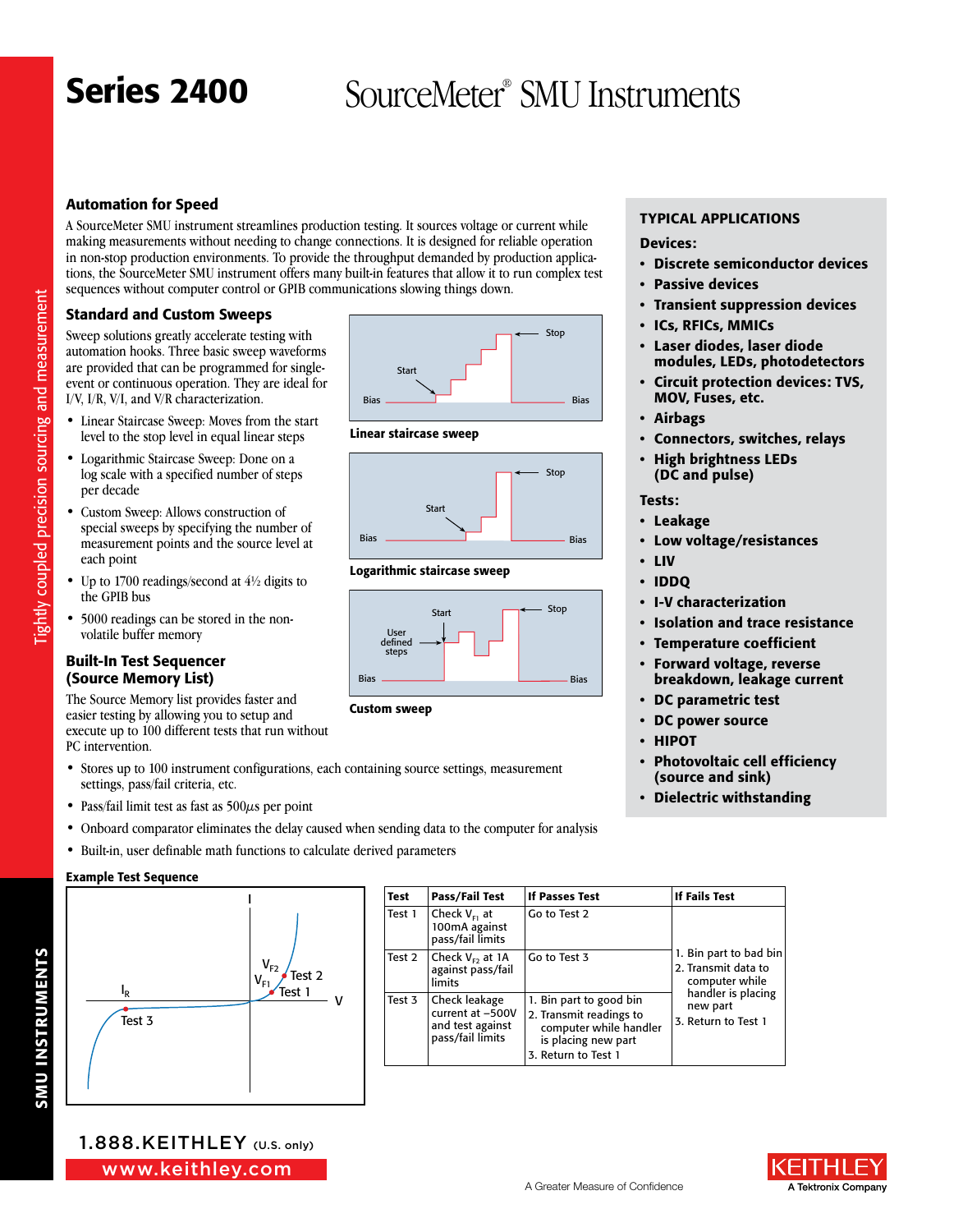Unique 6-Wire Ohms Technique

### Digital I/O Interface

The digital I/O interface can link a SourceMeter SMU instrument to many popular component handlers, including Aetrium, Aeco, and Robotronics. Other capabilities of the interface include:

- Tight systems integration for applications such as binning and sorting
- Built-in component handler interface
- Start of test and end of test signals
- 5V, 300mA power supply
- Optional expander accessory (Model 2499-DIGIO) adds 16 digital I/O lines

The digital I/O interface is available on all Series 2400 SoourceMeter instruments except the Model 2401.

### Trigger Link Interface

All SourceMeter SMU instruments include Keithley's unique Trigger Link interface which provides high-speed, seamless communications with many of Keithley's other instruments. For example, use the Trigger Link interface to connect a SourceMeter SMU instrument with a Series 7000 Switching System for a complete multi-point test solution. With Trigger Link, the Series 7000 Switching Systems can be controlled by a SourceMeter SMU instrument during a high-speed test sequence independent of a computer and GPIB.

### Optional Contact Check Function

The Contact Check function makes it simple to verify good connections quickly and easily before an automated test sequence begins. This eliminates measurement errors and false product failures associated with contact fatigue, breakage, contamination, loose or broken connection, relay failures, etc. Some capabilities of this function are:

- 350µs verification and notification process time
- The output of the SourceMeter SMU instrument is automatically shut off after a fault and is not re-activated until good contact is verified, protecting the device under test from damage and the operator from potential safety hazards.
- 3 pass/fail threshold values:  $2\Omega$ ,  $15\Omega$ , and  $50\Omega$
- No energy passes through the device under test during the operation.
- Enabled either from the front panel or remotely over the GPIB
- 3 fault notification methods



## constant current or constant voltage method. The 6-wire ohms technique:

• Uses guard and guard sense leads in addition to the 4-wire sense and source leads.

SourceMeter SMU instruments can make standard 4-wire, split Kelvin, and 6-wire, guarded ohms measurements and can be configured for either the

- Locks out parallel current paths when measuring resistor networks or hybrid circuits to isolate the component under test.
- Allows users to configure and plot data easily from Series 2400 SourceMeter SMU instruments, making characterization of two, three, and four terminal devices a snap.







Contact check option for 4-wire or 6-wire applications Free LabTracer 2.0 device characterization software (downloadable)

ightly coupled precision sourcing and measurement Tightly coupled precision sourcing and measurement

www.keithley.com 1.888.KEITHLEY (U.S. only)

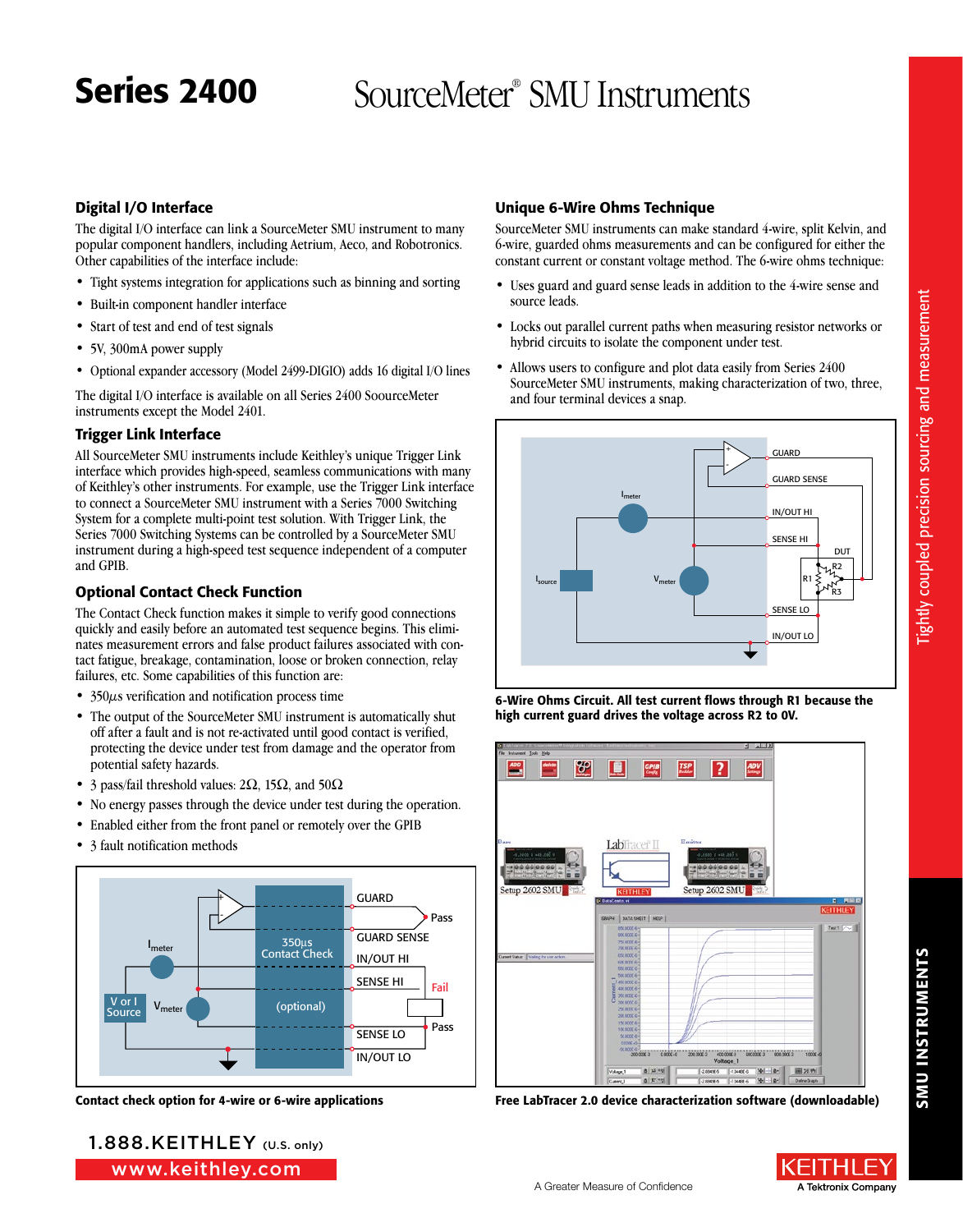### Voltage Accuracy (Local or Remote Sense)

| Model         | Range         | Programming<br><b>Resolution</b> | Source <sup>1</sup><br>Accuracy (1 Year)<br>$23^{\circ}$ C $\pm$ 5°C<br>$\pm$ (% rdg. + volts) | <b>Default</b><br>Measurement<br><b>Resolution</b> | Measurement <sup>2, 3, 4</sup><br>Accuracy (1 Year)<br>$23^{\circ}$ C $\pm$ 5°C<br>$\pm$ (% rdg. + volts) | <b>Output Slew Rate</b><br>$(\pm 30\%)$ | <b>Source/Sink Limit</b>           |
|---------------|---------------|----------------------------------|------------------------------------------------------------------------------------------------|----------------------------------------------------|-----------------------------------------------------------------------------------------------------------|-----------------------------------------|------------------------------------|
|               | 200,000 mV    | $5 \mu V$                        | $0.02\% + 600 \,\mu\text{V}$                                                                   | $1 \mu V$                                          | $0.012\% + 300 \mu$ V                                                                                     |                                         |                                    |
| 2400, 2400-C, | 2.00000 V     | 50 $\mu$ V                       | $0.02\% + 600 \,\mu\text{V}$                                                                   | $10 \mu V$                                         | $0.012\% + 300 \mu V$                                                                                     |                                         | $\pm 21$ V $\omega$ $\pm 1.05$ A   |
| 2401          | 20.0000 V     | 500 $\mu$ V                      | $0.02\% + 2.4$ mV                                                                              | $100 \mu V$                                        | $0.015\% + 1.5$ mV                                                                                        | $0.08$ V/ $\mu$ s                       | $\pm 210$ V $\omega$ $\pm 105$ mA* |
|               | 200,000 V*    | $5 \text{ mV}$                   | $0.02\% + 24$ mV                                                                               | $1 \text{ mV}$                                     | $0.015\% + 10$ mV                                                                                         | $0.5$ V/ $\mu$ s                        |                                    |
|               | 200,000 mV    | $5 \mu V$                        | $0.02\% + 600 \,\mu\text{V}$                                                                   | $1 \mu V$                                          | $0.012\% + 300 \mu$ V                                                                                     |                                         |                                    |
|               | 2.00000 V     | 50 $\mu$ V                       | $0.02\% + 600 \,\mu\text{V}$                                                                   | $10 \mu V$                                         | $0.012\% + 300 \mu V$                                                                                     |                                         | $\pm 21$ V $\omega$ $\pm 1.05$ A   |
| 2410, 2410-C  | 20.0000 V     | 500 $\mu$ V                      | $0.02\% + 2.4$ mV                                                                              | $100 \mu V$                                        | $0.015% +$<br>$1 \text{ mV}$                                                                              | $0.15$ V/ $\mu$ s                       | $\pm 1100$ V $@$ $\pm 21$ mA       |
|               | 1000.00 V     | $50$ mV                          | $0.02\% + 100$ mV                                                                              | $10 \text{ mV}$                                    | $0.015\% + 50$ mV                                                                                         | $0.5$ V/ $\mu$ s                        |                                    |
|               | 200,000 mV    | $5 \mu V$                        | $0.02\% + 600 \,\mu\text{V}$                                                                   | $1 \mu V$                                          | $0.012\% + 300 \mu$ V                                                                                     |                                         |                                    |
|               | 2.00000 V     | 50 $\mu$ V                       | $0.02\% + 600 \,\mu\text{V}$                                                                   | $10 \mu V$                                         | $0.012\% + 300 \mu V$                                                                                     |                                         | $\pm 21$ V $\omega$ $\pm 3.15$ A   |
| 2420, 2420-C  | 20.0000 V     | 500 $\mu$ V                      | $0.02\% + 2.4$ mV                                                                              | $100 \mu$ V                                        | $0.015% +$<br>$1 \text{ mV}$                                                                              | $0.08$ V/ $\mu$ s                       | $\pm 63$ V @ $\pm 1.05$ A          |
|               | 60.0000 V     | $1.5$ mV                         | $0.02\% + 7.2$ mV                                                                              | $1 \text{ mV}$                                     | $0.015% +$<br>$3 \text{ mV}$                                                                              | $0.14$ V/ $\mu$ s                       |                                    |
|               | 200,000 mV    | $5 \mu V$                        | $0.02\% + 600 \,\mu\text{V}$                                                                   | $1 \mu V$                                          | $0.012\% + 300 \mu$ V                                                                                     |                                         |                                    |
|               | 2.00000 V     | 50 $\mu$ V                       | $0.02\% + 600 \,\mu\text{V}$                                                                   | $10 \mu V$                                         | $0.012\% + 300 \mu V$                                                                                     |                                         | $\pm 21$ V $\omega$ $\pm 3.15$ A   |
| 2425, 2425-C  | 20.0000 V     | 500 $\mu$ V                      | $0.02\% + 2.4$ mV                                                                              | $100 \mu V$                                        | $0.015% +$<br>$1 \text{ mV}$                                                                              | $0.08$ V/ $\mu$ s                       | $\pm 105$ V $\omega$ $\pm 1.05$ A  |
|               | 100.0000 V    | $2.5$ mV                         | $0.02\% + 12$ mV                                                                               | $1 \text{ mV}$                                     | $0.015\% + 5$ mV                                                                                          | $0.25$ V/ $\mu$ s                       |                                    |
|               | 200,000 mV    | $5 \mu V$                        | $0.02\% + 600 \,\mu\text{V}$                                                                   | $1 \mu V$                                          | $0.012\% + 300 \mu V$                                                                                     |                                         | $\pm 105$ V $\omega$ $\pm 1.05$ A  |
|               | 2.00000 V     | 50 $\mu$ V                       | $0.02\% + 600 \,\mu\text{V}$                                                                   | $10 \mu V$                                         | $0.012\% + 300 \mu V$                                                                                     |                                         |                                    |
| 2430, 2430-C  | 20.0000 V     | 500 $\mu$ V                      | $0.02\% + 2.4$ mV                                                                              | $100 \mu V$                                        | $0.015% +$<br>$1 \text{ mV}$                                                                              | $0.08$ V/ $\mu$ s                       | $\pm 105$ V $\omega$ $\pm 10.5$ A  |
|               | 100.0000<br>V | $2.5$ mV                         | $0.02\% + 12$ mV                                                                               | $1 \text{ mV}$                                     | $0.015% +$<br>$5 \text{ mV}$                                                                              | $0.25$ V/ $\mu$ s                       | (pulse mode only)                  |
|               | 200,000 mV    | $5 \mu V$                        | $0.02\% + 600 \,\mu\text{V}$                                                                   | $1 \mu V$                                          | $0.012\% + 300 \mu V$                                                                                     |                                         |                                    |
|               | 2.00000 V     | 50 $\mu$ V                       | $0.02\% + 600 \,\mu\text{V}$                                                                   | $10 \mu V$                                         | $0.012\% + 300 \mu V$                                                                                     |                                         | $\pm 10.5$ V $\omega$ $\pm 5.25$ A |
| 2440, 2440-C  | 10.0000 V     | 500 $\mu$ V                      | $0.02\% + 1.2$ mV                                                                              | $100 \mu$ V                                        | $0.015\% + 750 \mu V$                                                                                     | $0.08$ V/ $\mu$ s                       | $\pm 42$ V $\omega$ $\pm 1.05$ A   |
|               | 40.0000 V     | $5 \text{ mV}$                   | $0.02\% + 4.8$ mV                                                                              | $1 \text{ mV}$                                     | $0.015% + 3$ mV                                                                                           | $0.25$ V/ $\mu$ s                       |                                    |

**\*Not available on Model 2401.**

**TEMPERATURE COEFFICIENT (0°–18°C and 28°–50°C):**  $\pm$ (0.15  $\times$  accuracy specification)/°C. **VOLTAGE REGULATION: Line:**  $0.01\%$  of range. Load:  $0.01\%$  of range +  $100\mu$ V. **OVER VOLTAGE PROTECTION:** User selectable values, 5% tolerance. Factory default = none.

**Current Limit :** Bipolar current limit (compliance) set with single value. Min. 0.1% of range. **OVERSHOOT:** <0.1% typical (full scale step, resistive load, 10mA range).

### ADDITIONAL SOURCE SPECIFICATIONS (All Models)

- TRANSIENT RESPONSE TIME:  $30\mu s$  minimum for the output to recover to its spec. following a step change in load.
- **COMMAND PROCESSING TIME:** Maximum time required for the output to begin to change following the receipt of :SOURce:VOLTage|CURRent <nrf> command. **Autorange On:** 10ms. **Autorange Off:** 7ms.
- **OUTPUT SETTLING TIME:** Time required to reach 0.1% of final value after command is processed.  $100\mu s$  typical. Resistive load.  $10\mu A$  to  $100mA$  range.
- **DC FLOATING VOLTAGE:** Output can be floated up to ±250VDC (Model 2440 ±40VDC) from chassis ground.
- **REMOTE SENSE:** Up to 1V drop per load lead.

**COMPLIANCE ACCURACY:** Add 0.3% of range and ±0.02% of reading to base specification.

- **OVER TEMPERATURE PROTECTION:** Internally sensed temperature overload puts unit in standby mode.
- RANGE CHANGE OVERSHOOT: Overshoot into a fully resistive 100kΩ load, 10Hz to 1MHz BW, adjacent ranges: 100mV typical, except 20V/200V (20V/60V on Model 2420), 20V/100V on Model 2425 and 2430, range boundary, and Model 2440.

**MINIMUM COMPLIANCE VALUE:** 0.1% of range.

### ADDITIONAL PULSE MODE SOURCE SPECIFICATIONS (2430 and 2430-C only)

**MAXIMUM DUTY CYCLE:** 8%, hardware limited, 10A range only. All other ranges 100%. **Maximum Pulse Width :** 5ms from 90% rising to 90% falling edge, 2.5ms 10A range. **MINIMUM PULSE WIDTH: 150** $\mu$ **s.** 

**MINIMUM PULSE RESOLUTION:** 50 $\mu$ s typical, 70 $\mu$ s max., limited by system jitter.

**Source Accuracy:** Determined by settling time and source range specifications. **Output Settling Time 0.1%:**

800 $\mu$ s typ., source I = 10A into 10 $\Omega$ , limited by voltage slew rate. 500 $\mu$ s typ., source I = 10A into 1 $\Omega$ , limited by voltage slew rate.

**Output Slew Rate :**

**Voltage (10** $\Omega$  **load):** 0.25V/ $\mu$ s  $\pm$ 30% on 100V range. 0.08V/ $\mu$ s  $\pm$ 30% on 20V range, 10A range. **Current (0** $\Omega$  **load):** 0.25A/ $\mu$ s  $\pm$ 30% on 100V range. 0.08A/ $\mu$ s  $\pm$ 30% on 20V range, 10A range.

### **NOTES**

- 1. **2400, 2401, 2410 Only:** Specifications valid for continuous output currents below 105mA. For operation above 105mA continuous for >1 minute, derate accuracy 10%/35mA above 105mA.
- 2. Speed = Normal (1 PLC). For 0.1 PLC, add 0.005% of range to offset specifications, except 200mV, 1A, 10A ranges, add 0.05%. For 0.01 PLC, add 0.05% of range to offset specifications, except 200mV, 1A, 10A ranges, add 0.5%.
- 3. Accuracies apply to 2- or 4-wire mode when properly zeroed.
- 4. In pulse mode, limited to 0.1 PLC measurement.

www.keithley.com 1.888.KEITHLEY (U.S. only)

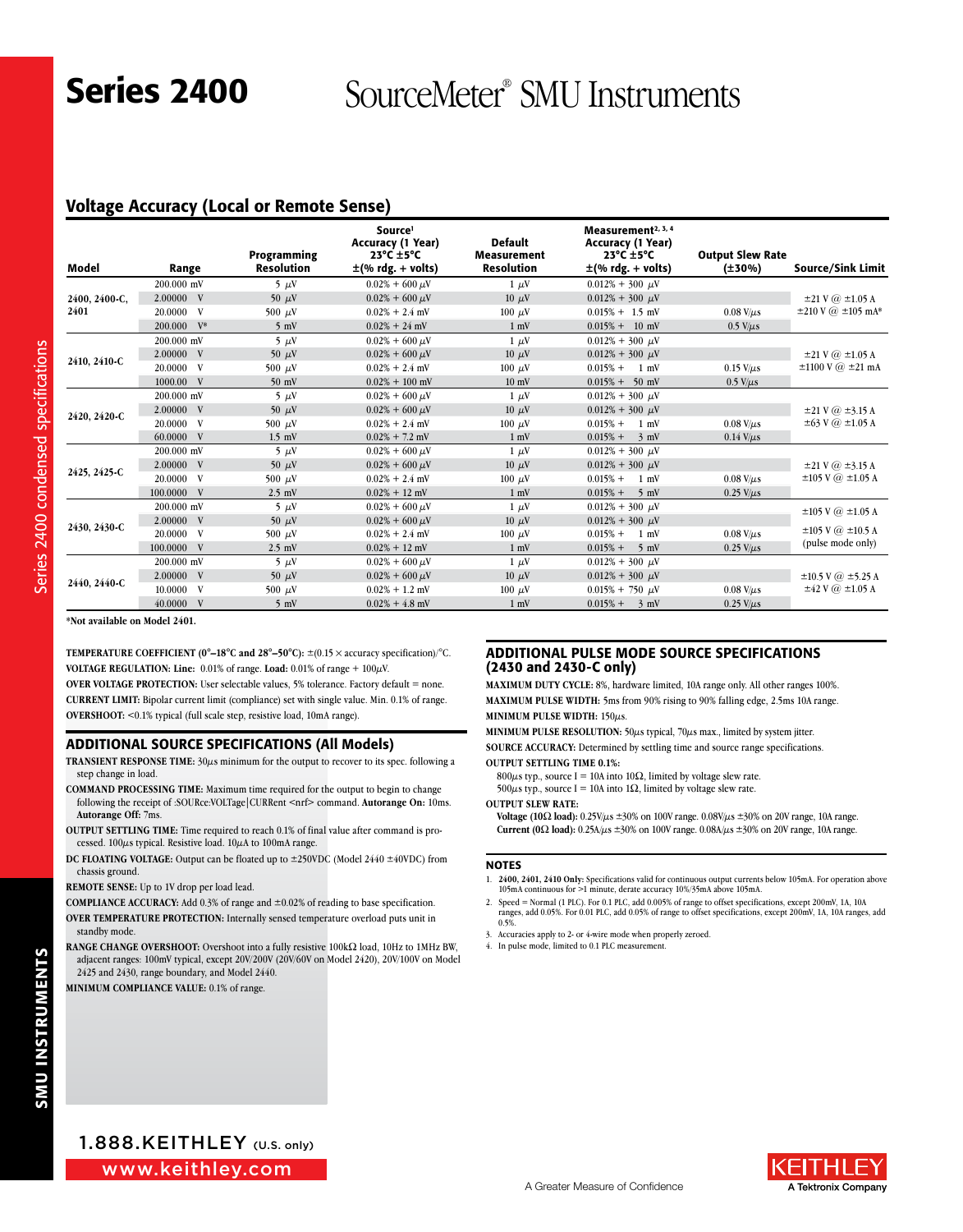### Current Accuracy (Local or Remote Sense)

| Model         | Range                                   | Programming<br><b>Resolution</b> | Source <sup>1,3</sup><br>Accuracy<br>(1 Year)<br>$23^{\circ}$ C $\pm$ 5°C<br>$\pm$ (% rdg. + amps) | <b>Default Measurement</b><br>Resolution | Measurement 5, 6, 7<br>Accuracy (1 Year)<br>$23^{\circ}$ C $\pm$ 5 $^{\circ}$ C<br>±(% rdg. + amps) | <b>Source/Sink Limit</b>                       |
|---------------|-----------------------------------------|----------------------------------|----------------------------------------------------------------------------------------------------|------------------------------------------|-----------------------------------------------------------------------------------------------------|------------------------------------------------|
|               | $1.00000 \mu A$                         | 50 pA                            | $0.035\% + 600 \text{ pA}$                                                                         | 10 <sub>pA</sub>                         | $0.029\% + 300 \text{ pA}$                                                                          |                                                |
|               | $10.0000 \mu A$                         | 500 pA                           | $0.033\% + 2 nA$                                                                                   | $100\ \mathrm{pA}$                       | $0.027\% + 700$ pA                                                                                  |                                                |
|               | 100.000 $\mu$ A                         | 5 nA                             | $0.031\% + 20 \text{ nA}$                                                                          | 1 nA                                     | $0.025% +$<br>6 nA                                                                                  |                                                |
| 2400, 2400-C, | 1.00000 mA                              | 50 <sub>nA</sub>                 | $0.034\% + 200$ nA                                                                                 | 10 <sub>nA</sub>                         | $0.027\% + 60 \text{ nA}$                                                                           | $\pm 1.05$ A $\omega$ $\pm 21$ V               |
| 2401          | 10.0000 mA                              | 500 nA                           | $0.045% +$<br>$2 \mu A$                                                                            | $100$ nA                                 | $0.035\% + 600$ nA                                                                                  | $\pm 105$ mA $\omega$ $\pm 210$ V <sup>8</sup> |
|               | 100.000 mA                              | $5 \mu A$                        | $0.066\% + 20 \mu A$                                                                               | $1 \mu A$                                | $0.055\% + 6 \mu A$                                                                                 |                                                |
|               | $1.00000 A^2$                           | 50 $\mu$ A                       | $0.27$ % + 900 $\mu$ A                                                                             | $10 \mu A$                               | 0.22 % + 570 $\mu$ A                                                                                |                                                |
|               | $1.00000 \mu A$                         | 50 pA                            | $0.035\% + 600 \text{ pA}$                                                                         | 10 <sub>pA</sub>                         | $0.029\% + 300 \text{ pA}$                                                                          |                                                |
|               | 10.0000 $\mu$ A                         |                                  | $0.033\% + 2 nA$                                                                                   | $100\ \mathrm{pA}$                       | $0.027% + 700$ pA                                                                                   |                                                |
|               | $100.000 \mu A$                         | 500 pA<br>5nA                    | $0.031\% + 20 \text{ nA}$                                                                          | 1 nA                                     | $0.025% +$<br>6 nA                                                                                  |                                                |
| 2410, 2410-C  | 1.00000 mA                              | 50 <sub>nA</sub>                 | $0.034\% + 200$ nA                                                                                 | 10 <sub>nA</sub>                         | $0.027\% + 60 \text{ nA}$                                                                           | $\pm 1.05$ A @ $\pm 21$ V                      |
|               | 20.0000 mA                              | 500 nA                           | $0.045% +$<br>$4 \mu A$                                                                            | $100$ nA                                 | $0.035\% + 1.2 \mu A$                                                                               | $\pm 21$ mA $\omega$ $\pm 1100$ V              |
|               | 100.000 mA                              | $5 \mu A$                        | $0.066\% + 20 \,\mu A$                                                                             | $1 \mu A$                                | $0.055\% + 6 \mu A$                                                                                 |                                                |
|               | 1.00000 A <sup>2</sup>                  | $50 \mu A$                       | $0.27$ % + 900 $\mu$ A                                                                             | $10 \mu A$                               | 0.22 % + 570 $\mu$ A                                                                                |                                                |
|               | 10.0000 $\mu$ A                         | 500 pA                           | $0.033\% + 2 nA$                                                                                   | $100\text{ pA}$                          | $0.027\% + 700$ pA                                                                                  |                                                |
|               |                                         | 5 nA                             | $0.031\% + 20 \text{ nA}$                                                                          | 1 nA                                     | $0.025% + 6 nA$                                                                                     |                                                |
| 2420, 2420-C  | $100.000 \mu A$<br>$1.00000 \text{ mA}$ | 50 <sub>nA</sub>                 |                                                                                                    | 10 <sub>nA</sub>                         | $0.027\% + 60 \text{ nA}$                                                                           |                                                |
|               |                                         |                                  | $0.034\% + 200$ nA                                                                                 |                                          |                                                                                                     | $\pm 3.15$ A $@ \pm 21$ V                      |
|               | 10.0000 mA                              | 500 nA                           | $0.045\% + 2 \mu A$                                                                                | $100$ nA                                 | $0.035\% + 600$ nA                                                                                  | $\pm 1.05$ A $\omega$ $\pm 63$ V               |
|               | 100.000 mA                              | $5 \mu A$                        | $0.066\% + 20 \,\mu A$                                                                             | $1 \mu A$                                | $0.055% +$<br>$6 \mu A$                                                                             |                                                |
|               | 1.00000 A <sup>2</sup>                  | 50 $\mu$ A                       | $0.067\% + 900 \mu A$                                                                              | $10 \mu A$                               | $0.066\% + 570 \mu A$                                                                               |                                                |
|               | 3.00000 A <sup>2</sup>                  | $50 \mu A$                       | $0.059\% + 2.7$ mA                                                                                 | $10 \mu A$                               | $0.052\% + 1.71$ mA                                                                                 |                                                |
|               | $10.0000 \mu A$                         | 500 pA                           | $0.033% + 2 nA$                                                                                    | $100\text{ pA}$                          | $0.027\% + 700$ pA                                                                                  |                                                |
|               | $100.000 \mu A$                         | 5nA                              | $0.031\% + 20 \text{ nA}$                                                                          | 1 nA                                     | $0.025% + 6 nA$                                                                                     |                                                |
|               | 1.00000 mA                              | 50 nA                            | $0.034\% + 200$ nA                                                                                 | 10 <sub>nA</sub>                         | $0.027\% + 60 \text{ nA}$                                                                           | $\pm 3.15$ A $@ \pm 21$ V                      |
| 2425, 2425-C  | 10.0000 mA                              | 500 nA                           | $0.045% + 2 \mu A$                                                                                 | $100$ nA                                 | $0.035\% + 600$ nA                                                                                  | $\pm 1.05$ A $@$ $\pm 105$ V                   |
|               | 100.000 mA                              | $5 \mu A$                        | $0.066\% + 20 \,\mu A$                                                                             | $1 \mu A$                                | $0.055% +$<br>$6 \mu A$                                                                             |                                                |
|               | 1.00000 A <sup>2</sup>                  | 50 $\mu$ A                       | $0.067\% + 900 \mu A$                                                                              | $10 \mu A$                               | $0.060\% + 570 \mu A$                                                                               |                                                |
|               | 3.00000 A <sup>2</sup>                  | 50 $\mu$ A                       | $0.059\% + 2.8$ mA                                                                                 | $10 \mu A$                               | $0.052\% + 1.71$ mA                                                                                 |                                                |
|               | $10.0000 \mu A$                         | 500 pA                           | $0.033\% + 2 nA$                                                                                   | $100\ \mathrm{pA}$                       | $0.027\% + 700$ pA                                                                                  |                                                |
|               | $100.000 \mu A$                         | 5 nA                             | $0.031\% + 20 \text{ nA}$                                                                          | 1 nA                                     | $0.025% +$<br>6nA                                                                                   |                                                |
|               | 1.00000 mA                              | 50 <sub>nA</sub>                 | $0.034\% + 200$ nA                                                                                 | 10 <sub>nA</sub>                         | $0.027\% + 60 \text{ nA}$                                                                           | $\pm 1.05$ A $\omega$ $\pm 105$ V              |
| 2430, 2430-C  | 10.0000 mA                              | 500 nA                           | $0.045\% + 2 \mu A$                                                                                | $100$ nA                                 | $0.035\% + 600$ nA                                                                                  |                                                |
|               | 100.000 mA                              | $5 \mu$ A                        | $0.066\% + 20 \,\mu A$                                                                             | $1 \mu A$                                | $0.055% +$<br>$6 \mu A$                                                                             | $\pm 10.5$ A $\omega$ $\pm 105$ V              |
|               | 1.00000A                                | $50 \mu A$                       | $0.067\% + 900 \mu A$                                                                              | $10 \mu A$                               | $0.060\% + 570 \mu A$                                                                               | (pulse mode only)                              |
|               | 3.00000 A <sup>2</sup>                  | 500 $\mu$ A                      | $0.059\% + 2.8$ mA                                                                                 | $10 \mu A$                               | $0.052\% + 1.71$ mA                                                                                 |                                                |
|               | 10.00000 A <sup>4</sup>                 | 500 $\mu$ A                      | $0.089\% + 5.9$ mA                                                                                 | $10 \mu A$                               | $0.082\% + 1.71$ mA                                                                                 |                                                |
|               | $10.0000 \mu A$                         | 500 pA                           | $0.033% +$<br>2 nA                                                                                 | $100\ \mathrm{pA}$                       | $0.027\% + 700 \text{ pA}$                                                                          |                                                |
|               | $100.000 \mu A$                         | 5 nA                             | $0.031\% + 20 \text{ nA}$                                                                          | 1 nA                                     | $0.025% +$<br>6nA                                                                                   |                                                |
|               | 1.00000 mA                              | 50 <sub>nA</sub>                 | $0.034\% + 200$ nA                                                                                 | 10 <sub>nA</sub>                         | 60 <sub>nA</sub><br>$0.027% +$                                                                      | $\pm$ 5.25A @ $\pm$ 10.5 V                     |
| 2440, 2440-C  | 10.0000 mA                              | 500 nA                           | $0.045\% + 2 \mu A$                                                                                | $100$ nA                                 | $0.035\% + 600 \text{ nA}$                                                                          | $\pm 1.05$ A $\omega$ $\pm 42$ V               |
|               | 100.000 mA                              | $5 \mu A$                        | $0.066\% + 20 \mu A$                                                                               | $1 \mu A$                                | $0.055% +$<br>$6 \mu A$                                                                             |                                                |
|               | 1.00000 A                               | $50 \mu A$                       | $0.067\% + 900 \mu A$                                                                              | $10 \mu A$                               | $0.060\% + 570 \,\mu\text{A}$                                                                       |                                                |
|               | 5.00000 A                               | $50 \mu A$                       | $0.10\% + 5.4 \text{ mA}$                                                                          | $10 \mu A$                               | $0.10\% + 3.42 \text{ mA}$                                                                          |                                                |

**TEMPERATURE COEFFICIENT (0°–18°C and 28°–50°C):**  $\pm$ (0.15  $\times$  accuracy specification)/°C. **CURRENT Regulation : Line:** 0.01% of range. **Load:** 0.01% of range (except Model 2440 5A range 0.05%) + 100pA.

**Voltage LIMIT:** Bipolar voltage limit (compliance) set with single value. Min. 0.1% of range. **OVERSHOOT:** <0.1% typical (1mA step,  $RL = 10k\Omega$ , 20V range for Model 2400, 2401, 2410, 2420, 2425, 2430), (10V range for Model 2440).

### CONTACT CHECK SPECIFICATIONS (requires -C version)

(Not available for Model 2401)

|                              | SPEED: 350 $\mu$ s for verification and notification. |                   |                   |  |  |
|------------------------------|-------------------------------------------------------|-------------------|-------------------|--|--|
| <b>CONTACT CHECK:</b>        | $2\Omega$                                             | 15 Ω              | 50 $\Omega$       |  |  |
| No contact check failure     | $< 1.00 \Omega$                                       | $<$ 13.5 $\Omega$ | $<$ 47.5 $\Omega$ |  |  |
| Always contact check failure | $>3.00 \Omega$                                        | $>16.5 \Omega$    | $>52.5 \Omega$    |  |  |

### NOTES

1. **2400, 2401, 2410 Only:** Specifications valid for continuous output currents below 105mA. For operation above 105mA continuous for >1 minute, derate accuracy 10%/35mA above 105mA.

2. Full operation (1A) regardless of load to 30°C (50°C for Model 2420 and 2440). Above 30°C (50°C for Model 2420 and 2440) ambient, derate 35mA/°C and prorate 35mA/Ω load. 4-wire mode. For current sink operation<br>on 1A, 3A, or 5A ranges, maximum continuous power is limited to approximately 1/2 rated power or less, depending on current, up to 30°C ambient. See power equations in the User's Manual to calculate allowable duty cycle for specific conditions.

3. For sink mode,  $1\mu$ A to 100mA range, accuracy is

- **Model 2400, 2401:** ±(0.15% + offset\*4). **Models 2410, 2420, 2425, 2430, 2440:** ±(0.5% + offset\*3). For 1A range, accuracy is:
- **Model 2400, 2401:** ±(1.5% + offset\*8). **Models 2410, 2420, 2425, 2430, 2440:** ±(1.5% + offset\*3).
- 4. 10A range only in pulse mode. Limited to 2.5ms pulse width maximum. 10% duty cycle maximum. 5. Speed = Normal (1 PLC). For 0.1 PLC, add 0.005% of range to offset specifications, except 200mV, 1A, 10A ranges, add 0.05%. For 0.01 PLC, add 0.05% of range to offset specifications, except 200mV, 1A, 10A ranges, add 0.5%.

6. Accuracies apply to 2- or 4-wire mode when properly zeroed.

7. In pulse mode, limited to 0.1 PLC measurement.





www.keithley.com

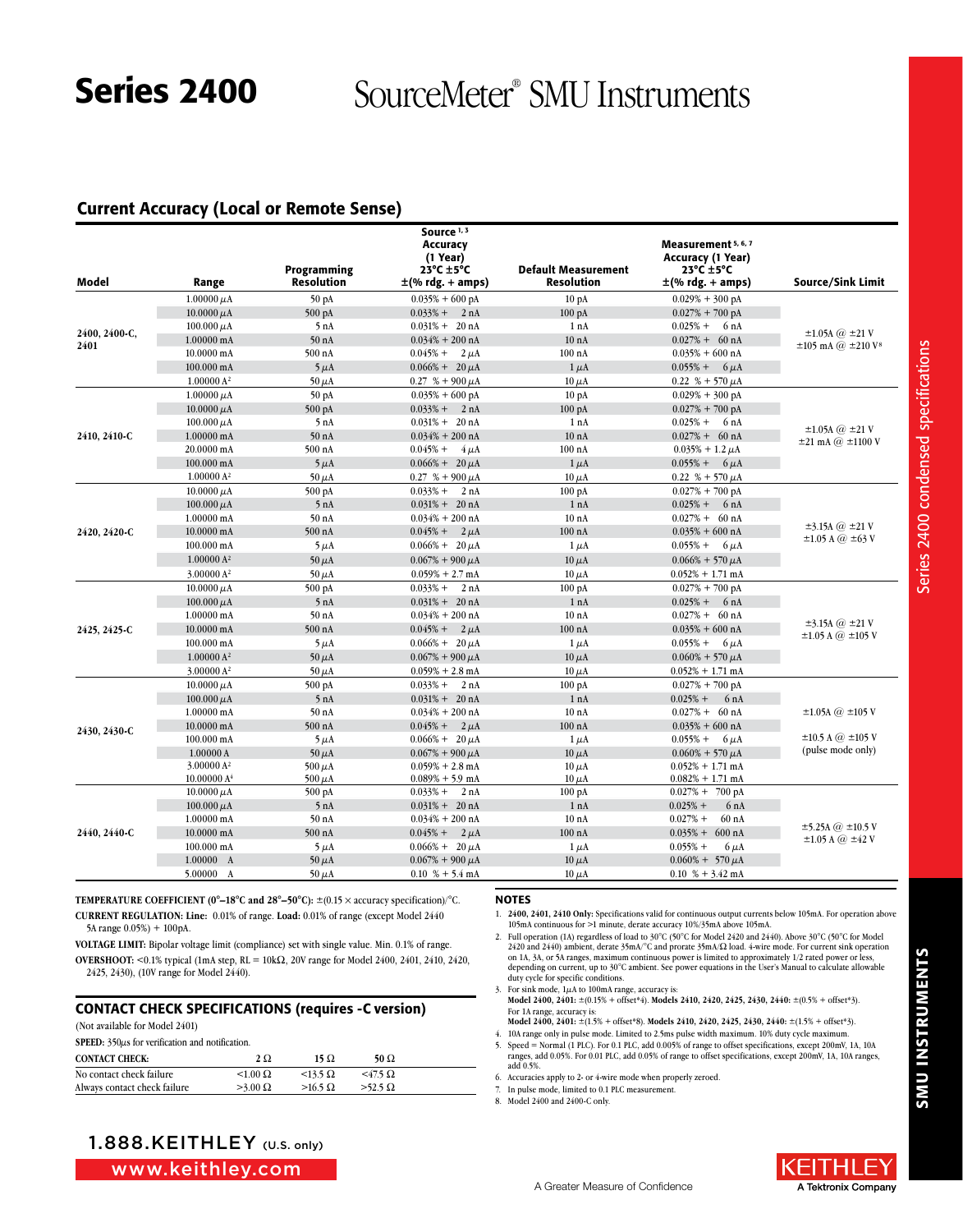### Resistance Measurement Accuracy (Local or Remote Sense)<sup>1, 2, 5</sup>

|                                        | <b>Default</b>           |             | <b>Default Test</b><br>Current | <b>Default Test</b><br>Current<br>2420, 2425. |                                                  | Normal Accuracy (23°C ±5°C)<br>1 Year, $\pm$ (% rdg. + ohms) |                                                  | <b>Enhanced Accuracy</b><br>$(23^{\circ}C \pm 5^{\circ}C)^4$<br>1 Year, $\pm$ (% rdg. + ohms) |
|----------------------------------------|--------------------------|-------------|--------------------------------|-----------------------------------------------|--------------------------------------------------|--------------------------------------------------------------|--------------------------------------------------|-----------------------------------------------------------------------------------------------|
| Range                                  | Resolution               |             | 2400.2401.2410                 | 2430, 2440                                    | 2400, 2401                                       | 2410                                                         | 2420, 2425, 2430, 2440                           | 2400, 2401                                                                                    |
| $< 0.20000 \quad \Omega^3$             | -                        |             |                                | -                                             | Source $I_{\text{acc}}$ + Meas. $V_{\text{acc}}$ | Source $I_{\text{acc}}$ + Meas. $V_{\text{acc}}$             | Source $I_{\text{acc}}$ + Meas. $V_{\text{acc}}$ | Source $I_{acc}$ + Meas. $V_{acc}$                                                            |
| 2.00000 $\Omega^3$                     | 10 $\mu\Omega$           |             | $\qquad \qquad -$              | $1 \quad A$                                   | Source $I_{\text{acc}}$ + Meas $V_{\text{acc}}$  | Source $I_{\text{acc}}$ + Meas. $V_{\text{acc}}$             | $0.17% +$<br>$0.0003\Omega$                      | Source $I_{\text{acc}}$ + Meas. $V_{\text{acc}}$                                              |
| $20.0000 \Omega$                       | 100                      | $\mu\Omega$ | $100 \text{ mA}$               | $100 \text{ mA}$                              | $0.003 \Omega$<br>$0.10\% +$                     | $0.006\,\Omega$<br>$0.11% +$                                 | $0.10\%$ +<br>$0.003$ $\Omega$                   | $0.07%$ +<br>0.001<br>Ω                                                                       |
| $200.000 \Omega$                       | $\mathbf{1}$             | $m\Omega$   | $10 \text{ mA}$                | $10 \text{ mA}$                               | $0.08\% +$<br>$0.03 \Omega$                      | $0.09\% +$<br>$0.1 \Omega$                                   | $0.08\% +$<br>0.03<br>$\Omega$                   | $0.05% +$<br>0.01<br>Ω                                                                        |
| $2.00000 k\Omega$                      | 10 <sup>1</sup>          | $m\Omega$   | 1 <sub>mA</sub>                | 1 <sub>mA</sub>                               | $0.07% +$<br>0.3<br>Ω                            | $0.08\% +$<br>$0.6\quad \Omega$                              | $0.07%$ +<br>0.3<br>Ω                            | $0.05% +$<br>Ω<br>0.1                                                                         |
| $20.0000 \text{ k}\Omega$              | 100                      | $m\Omega$   | $100 \mu A$                    | $100 \mu A$                                   | $0.06\% +$<br>Ω<br>$-3$                          | $\Omega$<br>$0.07\% +$<br>-6                                 | $0.06\% + 3$<br>$\Omega$                         | $0.04\% +$<br>$\Omega$<br>$\overline{1}$                                                      |
| $200.000 \text{ k}\Omega$              |                          | Ω           | $10 \mu A$                     | $10 \mu A$                                    | $0.07\% + 30$<br>Ω                               | $0.07\% + 60$<br>Ω                                           | Ω<br>$0.07\% + 30$                               | $0.05\% + 10$<br>Ω                                                                            |
| $2.00000 \text{ M}\Omega$ <sup>6</sup> | 10                       | $\Omega$    | $1 \mu A$                      | $1 \mu A$                                     | $\Omega$<br>$0.11\% + 300$                       | $\Omega$<br>$0.12\% + 600$                                   | $\Omega$<br>$0.11\% + 300$                       | $\Omega$<br>$0.05\% + 100$                                                                    |
| $20.0000 \text{ M}\Omega^7$            | 100                      | Ω           | $1 \mu A$                      | $1 \mu A$                                     | $0.11\% +$<br>kΩ                                 | $0.12% +$<br>2.4 $k\Omega$                                   | $k\Omega$<br>$0.11\% +$                          | Ω<br>$0.05\% + 500$                                                                           |
| $200.000 \text{ M}\Omega^3$            | $\mathbf{1}$             | $k\Omega$   | $100$ nA                       | $\qquad \qquad -$                             | $0.66\% + 10$<br>$k\Omega$                       | $0.66\% + 24$<br>$k\Omega$                                   | Source $I_{acc}$ + Meas. $V_{acc}$               | $k\Omega$<br>$0.35\% + 5$                                                                     |
| $>$ 200.000 ΜΩ <sup>3</sup>            | $\overline{\phantom{0}}$ |             |                                | -                                             | Source $I_{\text{acc}}$ + Meas. $V_{\text{acc}}$ | Source $I_{\text{acc}}$ + Meas. $V_{\text{acc}}$             | Source $I_{\text{acc}}$ + Meas. $V_{\text{acc}}$ | Source $I_{\text{acc}}$ + Meas. $V_{\text{acc}}$                                              |

### **TEMPERATURE COEFFICIENT (0°–18°C and 28°–50°C):** ±(0.15 × accuracy specification)/°C.

**6-wire ohms mode :** Available using active ohms guard and guard sense. Max. Guard Output Current: 50mA (except 1A range). Accuracy is load dependent.

ure accuracy (4-wire remote sense).

Refer to White Paper no. 2033 for calculation formula. **GUARD OUTPUT IMPEDANCE:**  $\leq 0.1\Omega$  in ohms mode.

**SOURCE I MODE, MANUAL OHMS:** Total uncertainty = I source accuracy + V measure accuracy (4-wire remote sense). **SOURCE V MODE, MANUAL OHMS:** Total uncertainty = V source accuracy + I meas-

### NOTES

- 1. Speed = Normal (1 PLC). For 0.1 PLC, add 0.005% of range to offset specifications, except 200mV, 1A, 10A ranges, add 0.05%. For 0.01 PLC, add 0.05% of range to offset specifications, except 200mV, 1A, 10A ranges, add 0.5%.
- 2. Accuracies apply to 2- or 4-wire mode when properly zeroed.
- 3. Manual ohms only except 2420, 2425, 2430, 2440 for  $2\Omega$  range and 2400, 2401, or 2410 for 200M $\Omega$  range. 4. Source readback enabled, offset compensation ON. Also available on 2410, 2420, 2425, 2430, and 2440 with similar accuracy
- enhancement.
- 5. In pulse mode, limited to 0.1 PLC measurement.
- 6. Except 2440; default test current is  $5\mu$ A.
- 7. Except 2440; default test current is 0.5µA.

### Services Available

| 2400-3Y-EW       | 1-year factory warranty extended to 3 years from date of shipment                                  |
|------------------|----------------------------------------------------------------------------------------------------|
| 2400-C-3Y-EW     | 1-year factory warranty extended to 3 years from date of shipment                                  |
| 2401-3Y-EW       | 1-year factory warranty extended to 3 years from date of shipment                                  |
| 2410-3Y-EW       | 1-year factory warranty extended to 3 years from date of shipment                                  |
| 2410-C-3Y-EW     | 1-year factory warranty extended to 3 years from date of shipment                                  |
| 2420-3Y-EW       | 1-year factory warranty extended to 3 years from date of shipment                                  |
| 2420-C-3Y-EW     | 1-year factory warranty extended to 3 years from date of shipment                                  |
| 2425-3Y EW       | 1-year factory warranty extended to 3 years from date of shipment                                  |
| 2425-C-3Y-EW     | 1-year factory warranty extended to 3 years from date of shipment                                  |
| 2430-3Y-EW       | 1-year factory warranty extended to 3 years from date of shipment                                  |
| 2430-C-3Y-EW     | 1-year factory warranty extended to 3 years from date of shipment                                  |
| 2440-3Y-EW       | 1-year factory warranty extended to 3 years from date of shipment                                  |
| 2440-C-3Y-EW     | 1-year factory warranty extended to 3 years from date of shipment                                  |
| $C/2400-3Y-ISO$  | 3 (ISO-17025 accredited) calibrations within 3 years of purchase for Models 2400, 2400-C, 2400-LV* |
| $C/2401-3Y$ -ISO | 3 (ISO-17025 accredited) calibrations within 3 years of purchase for Model 2401*                   |
| C/2410-3Y-ISO    | 3 (ISO-17025 accredited) calibrations within 3 years of purchase for Models 2410, 2410-C*          |
| $C/2420-3Y-ISO$  | 3 (ISO-17025 accredited) calibrations within 3 years of purchase for Models 2420, 2420-C*          |
| $C/2425-3Y-ISO$  | 3 (ISO-17025 accredited) calibrations within 3 years of purchase for Models 2425, 2425-C*          |
| $C/2430-3Y-ISO$  | 3 (ISO-17025 accredited) calibrations within 3 years of purchase for Models 2430, 2430-C*          |
| $C/2440-3Y-ISO$  | 3 (ISO-17025 accredited) calibrations within 3 years of purchase for Models 2440, 2440-C*          |
| TRN-2400-1-C     | Course: Unleashing the Power of Your SourceMeter SMU Instrument                                    |
|                  |                                                                                                    |

\*Not available in all countries